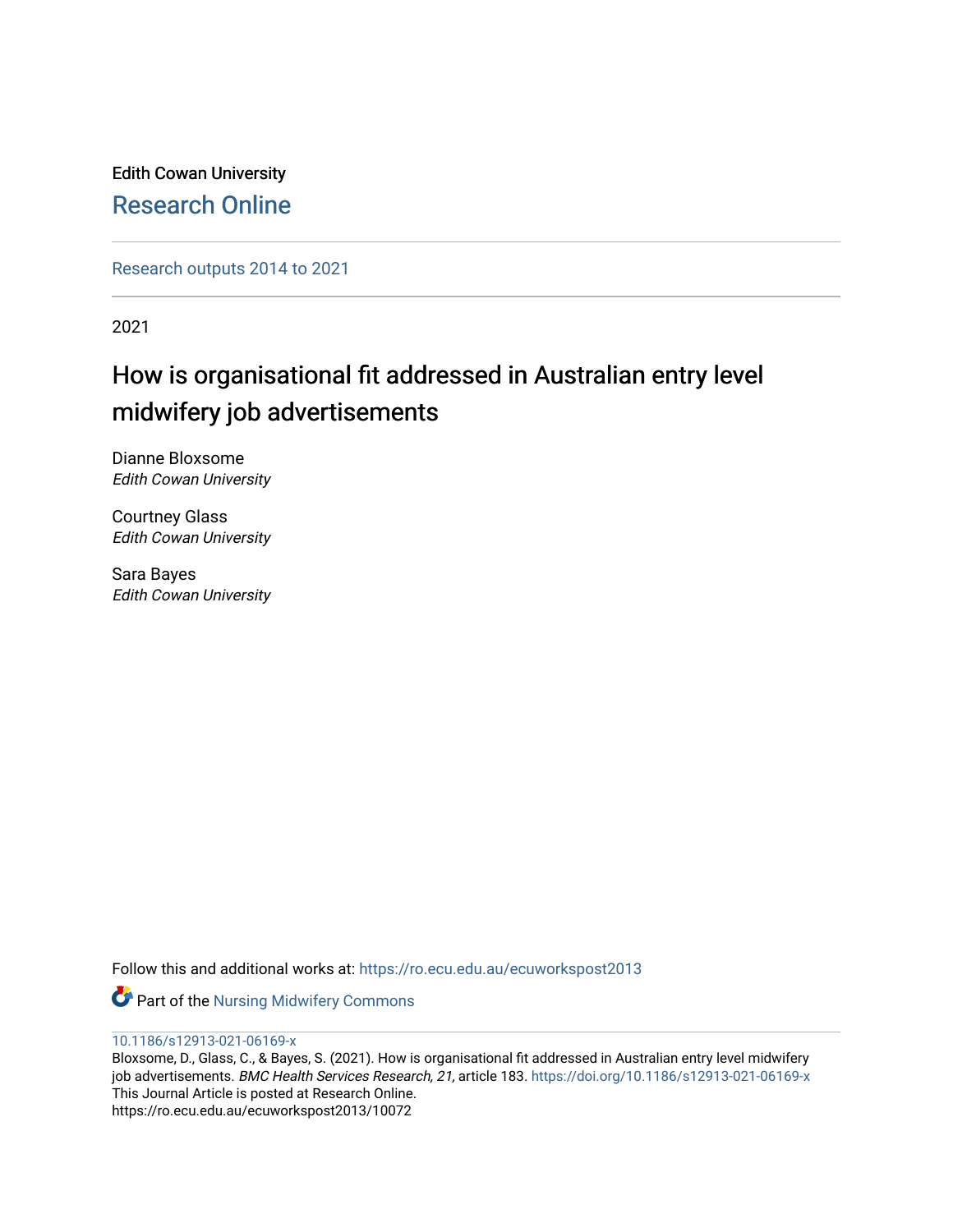## **RESEARCH ARTICLE Example 2014 12:30 The Contract of Contract ACCESS**

# How is organisational fit addressed in Australian entry level midwifery job advertisements

Dianne Bloxsome<sup>\*</sup> <sub>D</sub>[,](http://orcid.org/0000-0003-0419-1249) Courtney Glass and Sara Bayes

### Abstract

Background: Midwifery job retention is an ongoing global issue. Prior research has recognised that considering an individual's attributes in relation to their work environment may assist in improving job satisfaction among midwives, leading to improved long-term job retention in the midwifery profession. The aim of this study was to evaluate whether, and how organisational fit is addressed in current entry level midwifery job advertisements within Australia.

Methods: Midwifery jobs were searched for within 12 search engines, using the search term 'midwife', including [Seek.com](http://seek.com), [Indeed.com](http://indeed.com), government employment websites for all Australian states and territories, and private health organisation websites. Data were extracted from eligible job advertisements by three independent researchers. Extracted data encompassed elements addressing person-job fit and person-organisation fit. Content analysis involving chi-square and Fischer exact tests were completed on extracted data.

Results: Key findings demonstrate private health care organisations (29.2%) are more likely than public health care organisations (8.8%) to ask potential candidates to have additional qualifications, however, public health care organisations (34.1% vs. 16.7%) are more likely to ask for dual registration as a midwife and nurse. This is further supported by private health care organisations being more likely to refer to the candidate as a midwife (72.9% vs. 48.4%) than as a nurse. Private health care organisations more often noted access to support for employees and were more likely to mention access to employee assistance programs (41.7% vs. 13.2%), orientations (16.7% vs. 0%) and included benefits (72.9% vs. 42.9%). Clinical skills and personality traits were more frequently addressed in public health organisation advertisements; these included a requirement of employees to be accountable (49.5% vs. 6.3%), innovative (28.6% vs. 0%), have teamwork (69.2% vs. 52.1%) and conflict resolution skills (36.3% vs. 8.3%), and have knowledge of legislation (44.0% vs. 25.0%) and contemporary midwifery issues (28.6% vs. 4.2%).

**Conclusion:** This study highlights that organisations employing midwives may be unwittingly contributing to the problem of midwife attrition through inattention to factors that endear midwives to workplaces in job advertisements. Further work developing employee selection and recruitment processes that are informed by the concept of person-job-organisation fit, is necessary.

Keywords: Employment, Midwifery, Organisational fit





<sup>\*</sup> Correspondence: [d.bloxsome@ecu.edu.au](mailto:d.bloxsome@ecu.edu.au) School of Nursing and Midwifery, Edith Cowan University, 270 Joondalup Drive, Joondalup, Western Australia 6027

<sup>©</sup> The Author(s), 2021 **Open Access** This article is licensed under a Creative Commons Attribution 4.0 International License, which permits use, sharing, adaptation, distribution and reproduction in any medium or format, as long as you give appropriate credit to the original author(s) and the source, provide a link to the Creative Commons licence, and indicate if changes were made. The images or other third party material in this article are included in the article's Creative Commons licence, unless indicated otherwise in a credit line to the material. If material is not included in the article's Creative Commons licence and your intended use is not permitted by statutory regulation or exceeds the permitted use, you will need to obtain permission directly from the copyright holder. To view a copy of this licence, visit [http://creativecommons.org/licenses/by/4.0/.](http://creativecommons.org/licenses/by/4.0/) The Creative Commons Public Domain Dedication waiver [\(http://creativecommons.org/publicdomain/zero/1.0/](http://creativecommons.org/publicdomain/zero/1.0/)) applies to the data made available in this article, unless otherwise stated in a credit line to the data.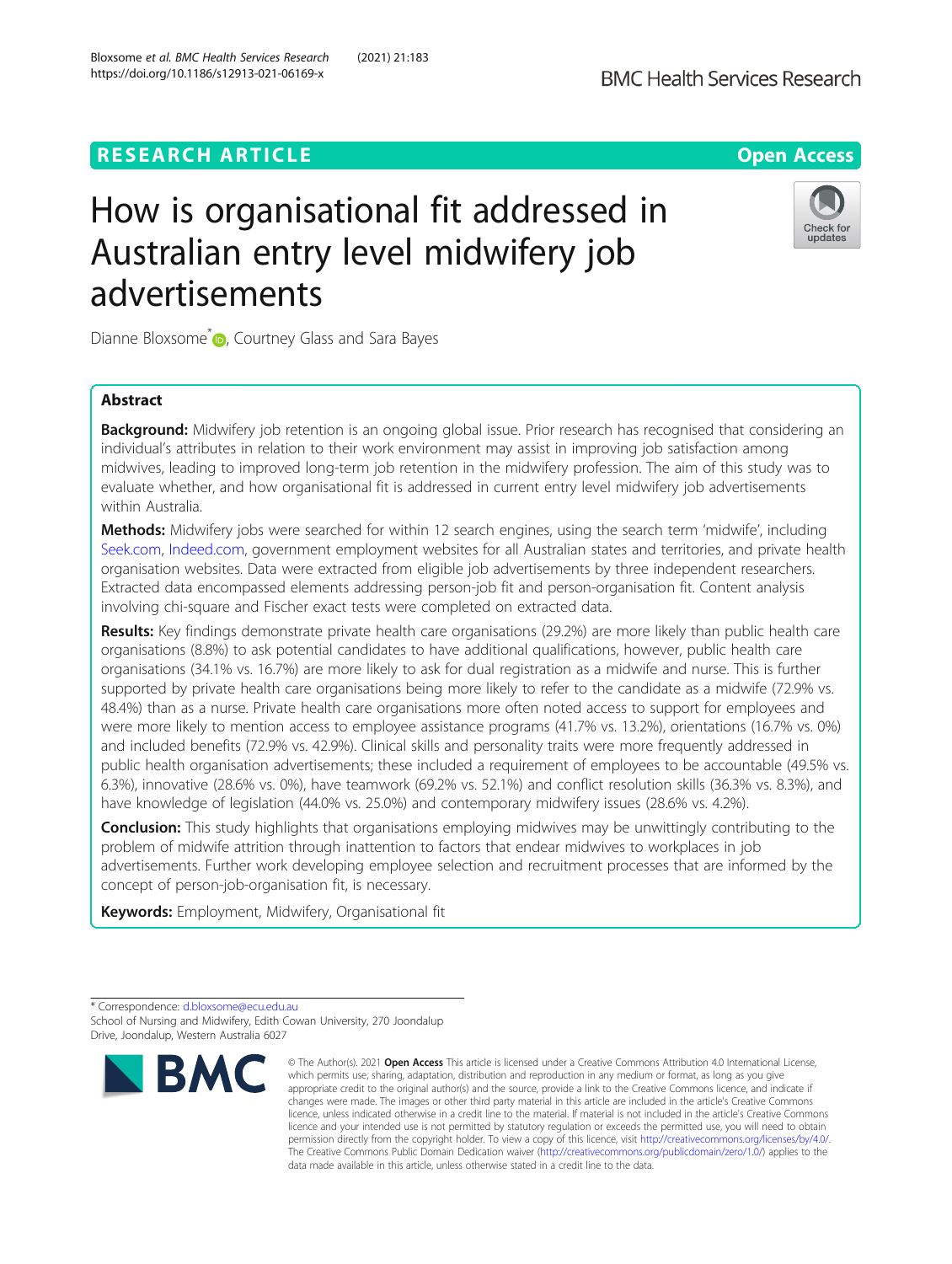#### Background

There is considerable evidence that inability to retain midwives in the profession is an ongoing global issue [[1\]](#page-9-0). Prior research has recognised that addressing an individual's attributes in relation to their work environment may assist in improving job satisfaction among midwives, leading to improved long-term job retention in the midwifery profession [[2\]](#page-9-0). One such recommendation to assist in this area is the implementation of the concept of fit [[3\]](#page-9-0). 'Fit' has been described as the consideration of individuals' attributes in relation to those of their work environment and has been explored in two ways: 'person-job' fit, which is an employee's perception of comfort and compatibility within the culture of the organisation, and 'person-organisation' fit, which is the match between the characteristics of the potential employee to the job and culture of the organisation [\[4](#page-9-0)]. When all 'fits' (person-job-organisation) are in place, loyalty and greater effort on the part of the employee ensues and this in turn increases job satisfaction and the likelihood of employee retention [\[5](#page-9-0)]. Lam et al. [\[6](#page-9-0)] employed this concept in the hospitality sector and concluded that person-job fit and person-organisation fit improved work attitude and behaviour, improving employees' performance and psychological wellbeing. The importance of getting the fit right is to ensure midwives remain both satisfied in their job and employed in the profession to improve retention. Midwives are the pillar to maternal and neonatal wellbeing and to ensure the longevity of the profession, consideration must be given to recruiting the right midwives to the right organisation [[1\]](#page-9-0). The aim of this study was to evaluate whether, and how person-job-organisational fit is addressed in current entry level midwifery job advertisements within Australia.

#### Methods

#### Eligibility criteria

Australian entry level (classified by the entry level positions outlined in different organisational pay scales for registered caregivers, as either 'Level One' or 'Grade Five') midwifery jobs were included within this study. Graduate program positions and agency job advertisements were excluded. Midwife positions in a purely teaching and research environment (i.e. academia) were also excluded, as the focus of this study was to explore organisational fit within organisations hiring midwives for clinical duties. Any uncertainty in determining job advertisement eligibility for inclusion in the study were discussed and resolved by all authors.

#### Search methods for included job advertisements

National midwifery jobs were searched for within 12 search engines between January and February 2020 using the search term 'midwife'. These included [Seek.com](http://seek.com), [Indeed.com](http://indeed.com), private health care organisation website pages, and government employment pages for each state and territory in Australia. All job advertisements and job description forms that included 'midwife' within the job title were retrieved for analysis (Fig. [1](#page-3-0)). Once all job advertisements were obtained, they were screened by three independent research team members for duplicates and eligibility.

#### Data extraction

Data were extracted from eligible job advertisements by all authors and collated into a spreadsheet within Microsoft Excel™ under either 'person-job' fit or 'person-organisation' fit [[7\]](#page-9-0). Data extracted included details about the organisation including location (state/territory); whether the organisation offered primarily public or private health care (in Australia free healthcare is available to all citizens and permanent resident's curtesy of the Federal Government. Private healthcare is a pay for service system that private health insurance companies can compensate individuals for services. Many Australians opt for private health care to choose when and who these services are provided by); job level or grade of the advertised position; organisational priorities (values, missions, visions, strategies); organisational structure; health care services available; facility details; resources available; model of care (woman-centred vs person-centred); language used to describe the candidate and skills, and line manager details. Applicant attributes were also captured, including qualifications; registration with governing bodies; experience; knowledge of contemporary midwifery issues; understanding of legislation, policy, and clinical governance; commitment to quality improvement, risk management and professional development; candidate skills (e.g. communications skills) and candidate personality traits (e.g. compassionate).

#### Data analysis and synthesis

Content analysis was completed as per White and Marsh's [[8\]](#page-9-0) methodology. This involved separating data into 'chunks' where text describing similar words or meanings were clustered together. These were then analysed to see if patterns in codes were occurring, after which they were sorted to assist in addressing the research question. Two groups were formed: one about employee traits and the other about employer/organisation traits. Once all data were extracted and categorised, data were cleaned in Microsoft Excel™ [[7\]](#page-9-0). Data were then imported into IBM SPSS Version 25 where descriptive statistics were completed, summarising results into frequencies and percentages to outline the proportion of job advertisements that addressed each criterion [\[9](#page-9-0)]. Chi-square tests of independence and Fischer's exact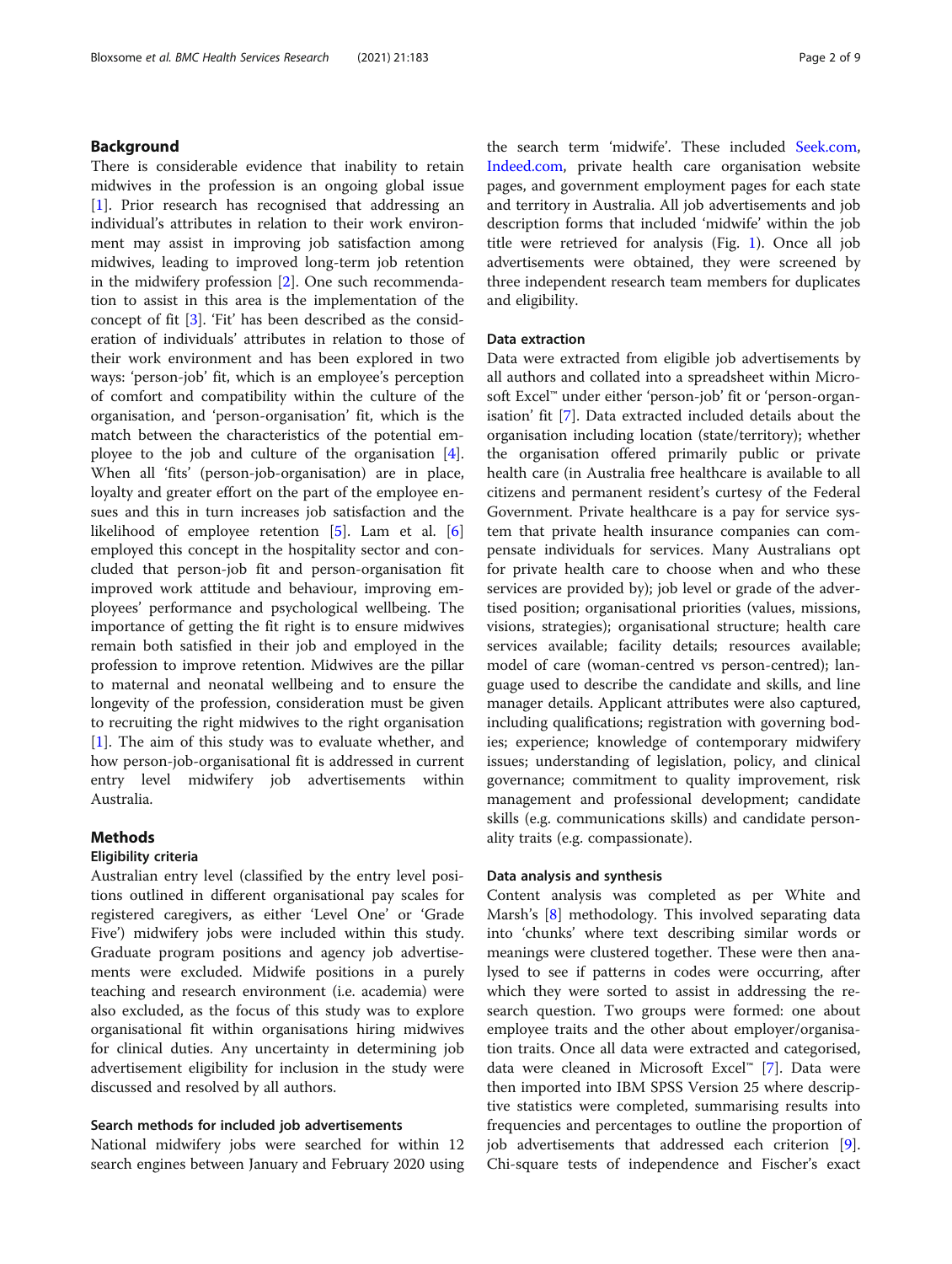<span id="page-3-0"></span>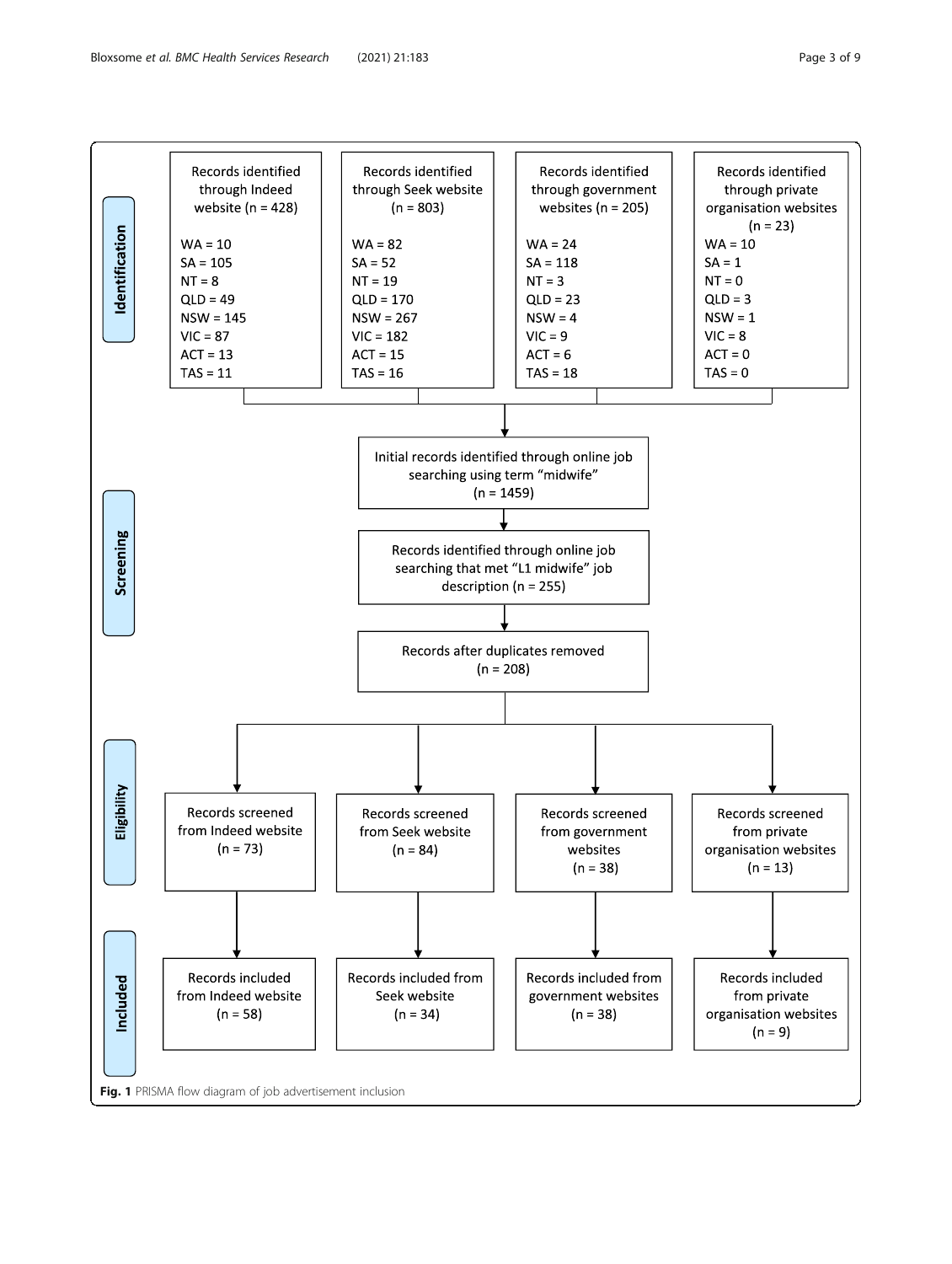tests were completed to determine the relationship between organisation type (i.e. public versus private health care) and employee and employer attributes listed in job advertisements. A statistical significance level of  $p < 0.05$  was utilised. Further multivariate analysis using binominal logistic regression was not completed due to the small sample of jobs retrieved compared to the amount of variables statistically significant from univariate analysis, with Bujang et al. [[10\]](#page-9-0) outlining an events per criterion sample size of at least 10–20 being required to reduce error. Findings from the study have been narratively synthesised and displayed within tables where appropriate.

#### Results

The initial search of relevant jobs using the search term 'midwife' retrieved 1459 job advertisements (Fig. [1](#page-3-0)). After screening the advertisements to distinguish Level One or Grade Five midwifery job roles, a total of 255 job advertisements were identified. Two-hundred and eight advertisements remained after duplicates were removed. These records were screened for eligibility, with a total of 139 job advertisements meeting inclusion criteria for the study. The majority of eligible jobs were found through [Indeed.com](http://indeed.com) ( $n = 58$ ), with government job websites ( $n = 38$ ) and [Seek.com](http://seek.com) ( $n = 34$ ) providing a substantial offering of job advertisements. Only nine eligible jobs included in the study came from private health care organisation websites. A total of 91 job advertisements were classified as public health care roles and 48 as private health care.

#### Employee qualifications and skill requirements

Table [1](#page-5-0) highlights employee qualification and skill requirements that were addressed within the included job advertisements, and the proportion of job advertisements that addressed each category within public health care organisations compared to private health care organisations. Types of attributes identified in job advertisements of employees included obtained qualifications; registration with governing bodies; vehicle licence; experience; clinical skills; group facilitation skills, including education skills; whether the employee embraces patient or women-centre care; research skills; interpersonal and communication skills; teamwork and autonomy skills; time management skills; leadership skills; negotiation and delegation skills; decision-making and problem solving skills; conflict resolution ability; experience with computers; knowledge of contemporary nursing or midwifery issues; understanding of clinical governance and legislation; commitment to professional development; cultural awareness and shift flexibility.

Chi-square tests of independence were performed to examine the relation between organisation type (i.e. public versus private health care) and employee qualifications and skills mentioned within job advertisements. A chi-square test of independence was completed to observe the relation between organisation type and additional qualifications obtained by the potential employee, which included additional postgraduate degrees, lactation support and additional clinical skills. The relation between these variables was significant,  $X^2$  (1, N = 139) = 9.79, p = .002, indicating private health care organisations (29.2%) were more likely than public health care organisations (8.8%) to request additional qualifications from potential employees in advertised jobs. Alternatively, a chisquare test of independence performed to examine the relation between organisation type and dual registration as a nurse and midwife dictated within the job advertisement showed a significant relationship between variables,  $X^2$  (1,  $N = 139$ ) = 4.71,  $p = .03$ , suggesting public health care organisations (34.1%) were more likely compared to private health care organisations (16.7%) to request dual registration in job advertisements.

A chi-square test of independence was also completed to assess the relation between organisation type and knowledge of contemporary midwifery or nursing issues being addressed within the job advertisement. The relationship between organisation type and knowledge of contemporary midwifery issues was significant,  $X^2$  (1,  $N = 139$  = 11.64,  $p = .001$ . Similarly, the relationship between organisation type and knowledge of contemporary nursing issues was also significant,  $X^2$  (1,  $N = 139$ ) = 10.40,  $p = .001$ . These results indicate that public health care organisations (28.6% midwifery issues; 23.1% nursing issues) were more likely than private health care organisations (4.2% midwifery issues; 2.1% nursing issues) to include the requirement for potential employees to have sufficient knowledge of both contemporary midwifery and nursing issues. Public health care organisations (44.0%) were also more likely than private health care organisations (25.0%) to request potential employees to have adequate understanding of clinical governance and legislation, with the chi-square test of independence highlighting the significant relationship between variables,  $X^2$  (1,  $N = 139$ ) = 4.82,  $p = .03$ .

Separate chi-square tests of independence were completed to examine the relation between organisation type and group facilitation/education skills, research skills, interpersonal skills, teamwork skills, leadership skills, negotiation skills, conflict resolution skills and computer literacy. The relationship between organisation type and each separate variable were significant. Public health care organisations were more likely than private health care organisations to request potential employees have group facilitation/education skills  $(X^2 (1, N = 139) = 8.80,$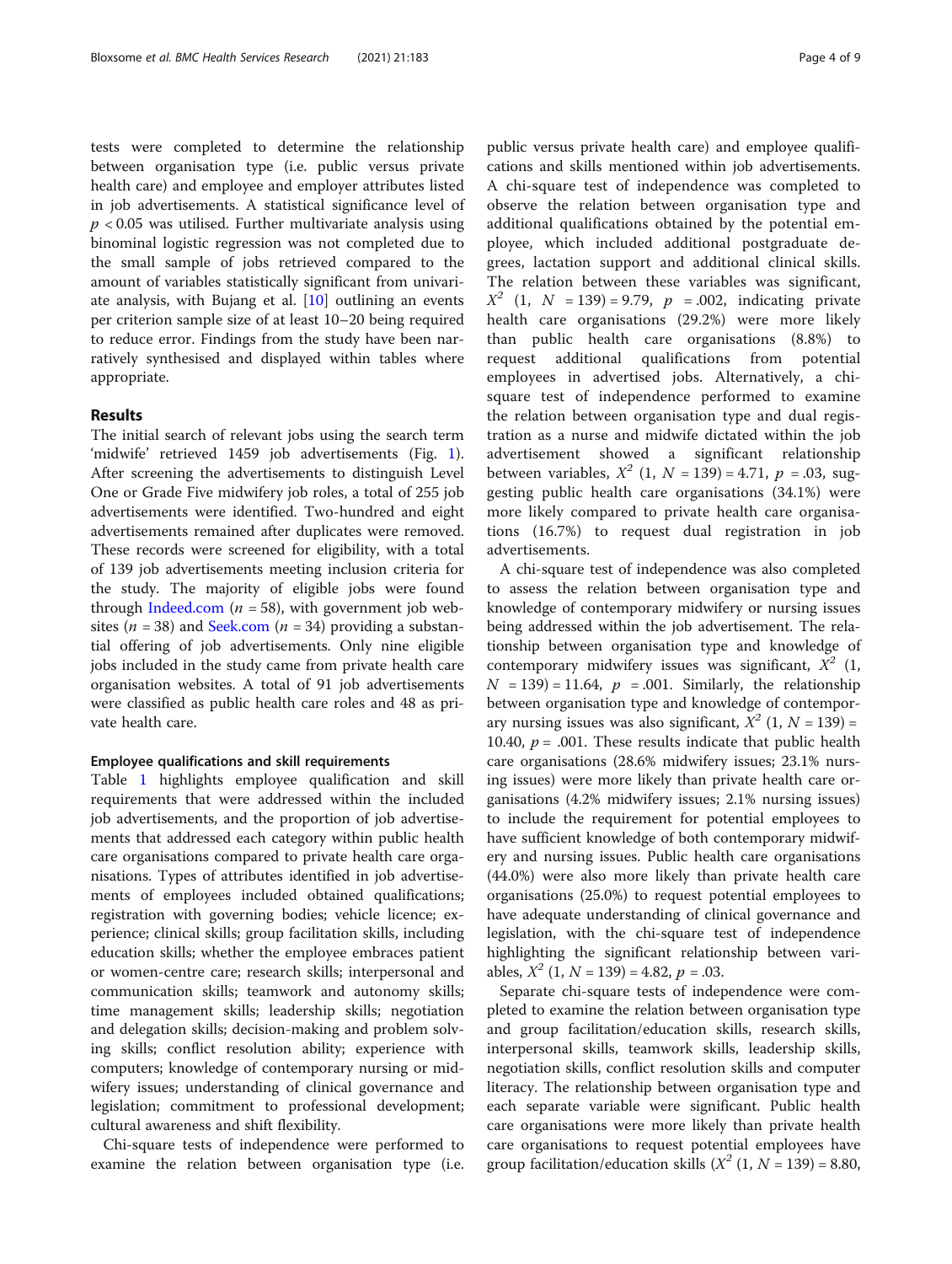#### <span id="page-5-0"></span>Table 1 Employee qualification and skill requirements addressed in national job advertisements

| -7.7<br>Employee qualification/skill              | <b>Organisation type</b><br>N(%) |                                 |                    |
|---------------------------------------------------|----------------------------------|---------------------------------|--------------------|
|                                                   | Public healthcare ( $n = 91$ )   | Private healthcare ( $n = 48$ ) |                    |
| Midwife qualification                             | 25(27.5)                         | 17 (35.4)                       | .332               |
| Nurse qualification                               | 13 (14.3)                        | 4(8.3)                          | .308               |
| Additional qualification(s)                       | 8(8.8)                           | 14 (29.2)                       | .002               |
| Registration with AHPRA                           | 86 (94.5)                        | 46 (95.8)                       | 1.000 <sup>d</sup> |
| Dual registration <sup>a</sup>                    | 31(34.1)                         | 8(16.7)                         | .030               |
| Vehicle licence                                   | 20 (22.0)                        | 5(10.4)                         | .092               |
| Experience                                        | 60 (65.9)                        | 36 (75.0)                       | .272               |
| Clinical skills                                   | 64 (70.3)                        | 36 (75.0)                       | .560               |
| Group facilitations skills b                      | 25(27.5)                         | 3(6.3)                          | .003               |
| Embraces patient centred care                     | 35 (38.5)                        | 12(25.0)                        | .111               |
| Embraces woman centred care                       | 37 (40.7)                        | 18 (37.5)                       | .717               |
| Research skills                                   | 24 (26.4)                        | 3(6.3)                          | .004               |
| Communication skills                              | 65 (71.4)                        | 33 (68.8)                       | .742               |
| Interpersonal skills                              | 16 (17.6)                        | 18 (37.5)                       | .009               |
| Teamwork skills                                   | 63 (69.2)                        | 25(52.1)                        | .046               |
| Autonomous                                        | 28 (30.8)                        | 8(16.7)                         | .071               |
| Time management skills                            | 24 (26.4)                        | 14 (29.2)                       | .725               |
| Leadership skills                                 | 37 (40.7)                        | 10(20.8)                        | .019               |
| Decision making skills                            | 7(7.7)                           | 2(4.2)                          | .719 <sup>d</sup>  |
| Problem solving skills                            | 30 (33.0)                        | 10(20.8)                        | .133               |
| Delegation skills                                 | 9(9.9)                           | 2(4.2)                          | .330 $d$           |
| Negotiation skills                                | 32 (35.2)                        | 4(8.3)                          | .001               |
| Conflict resolution skills                        | 33 (36.3)                        | 4(8.3)                          | < 0.001            |
| Computer skills                                   | 30 (33.0)                        | 6(12.5)                         | .009               |
| Knowledge of contemporary midwifery issues        | 26 (28.6)                        | 2(4.2)                          | .001               |
| Knowledge of contemporary nursing issues          | 21(23.1)                         | 1(2.1)                          | .001               |
| Understanding of clinical governance/legislation  | 40 (44.0)                        | 12(25.0)                        | .028               |
| Commitment to quality improvement/risk management | 40 (44.0)                        | 15(31.3)                        | .145               |
| Commitment to professional development            | 55 (60.4)                        | 31 (64.6)                       | .632               |
| Cultural awareness                                | 15 (16.5)                        | 4(8.3)                          | .184               |
| Shift flexibility                                 | 53 (58.2)                        | 29 (60.4)                       | .804               |

<sup>a</sup> Dual registration as a nurse and midwife, <sup>b</sup> includes group education skills, <sup>c</sup> Chi-square test, <sup>d</sup> Fischer exact test, statistically significant (p < 0.05)

 $p = .003$ ), research skills ( $X^2$  (1,  $N = 139$ ) = 8.13,  $p =$ .004), teamwork skills  $(X^2 (1, N = 139) = 3.98, p = .046)$ , leadership skills  $(X^2 (1, N = 139) = 5.52, p = .02)$ , negotiation skills  $(X^2$  (1,  $N = 139) = 11.79$ ,  $p = .001$ ), conflict resolution skills  $(X^2 (1, N = 139) = 12.55, p < .001)$  and computer skills  $(X^2 (1, N = 139) = 6.86, p = .009)$ . Alternatively, private health care organisations (37.5%) were more likely than public health care organisations (17.6%) to address interpersonal skills within job advertisements,  $X^2$  (1, N = 139) = 6.75, p = .009. The remaining skills analysed, including midwifery qualification, nursing qualification, registrations with AHPRA, vehicle licence,

experience, clinical skills, patient centred care, woman centred care, communication skills, autonomy, time management skills, decision making skills, problem solving skills, delegation skills, commitment to quality improvement and risk management, cultural awareness and shift flexibility, did not show significant differences between organisation type addressing each element within job advertisements.

#### Employee personality traits

Table [2](#page-6-0) demonstrated the employee personality traits addressed in national midwifery job advertisements and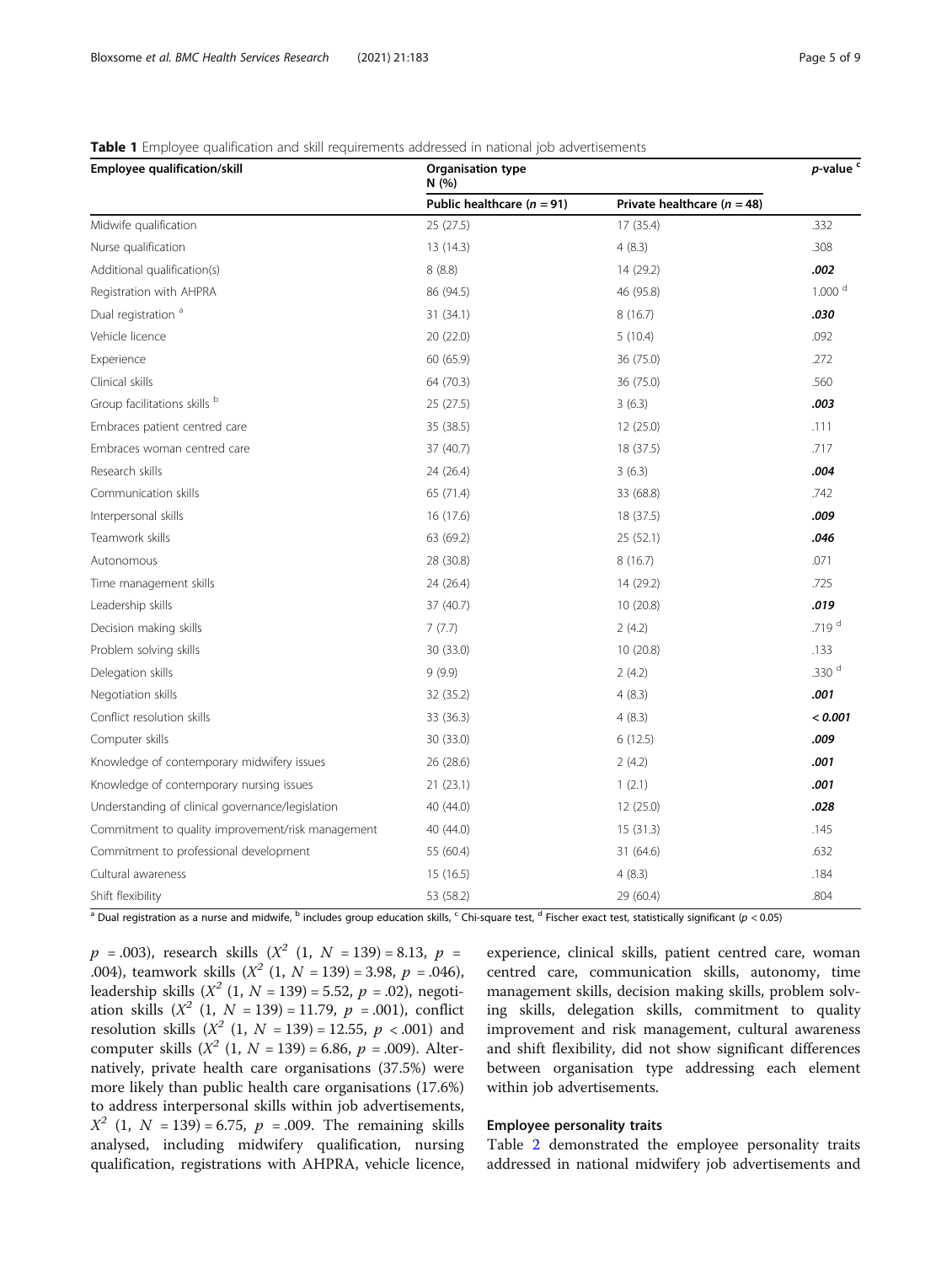| Employee personality trait        | Organisation type<br>N(% )     | $p$ -value <sup>a</sup>         |                         |
|-----------------------------------|--------------------------------|---------------------------------|-------------------------|
|                                   | Public healthcare ( $n = 91$ ) | Private healthcare ( $n = 48$ ) |                         |
| Accountable                       | 45 (49.5)                      | 3(6.3)                          | < 0.001                 |
| Compassionate                     | 6(6.6)                         | 4(8.3)                          | .737 b                  |
| Passionate                        | 8(8.8)                         | 17 (35.4)                       | < 0.001                 |
| Responsible                       | 14 (15.4)                      | 3(6.3)                          | .118                    |
| Enthusiastic                      | 10 (11.0)                      | 11(22.9)                        | .062                    |
| Intuitive                         | 3(3.3)                         | 0(0.0)                          | $0.551$ b               |
| Authentic                         | 2(2.2)                         | 2(4.2)                          | $0.608$ $^{\mathrm{b}}$ |
| Professional                      | 7(7.7)                         | 5(10.4)                         | 0.752 <sup>b</sup>      |
| Innovative                        | 26 (28.6)                      | 0(0.0)                          | < 0.001                 |
| Motivated                         | 2(2.2)                         | 6(12.5)                         | .020 $b$                |
| Analytical                        | 0(0.0)                         | 1(2.1)                          | .345 b                  |
| Self-aware                        | 0(0.0)                         | 1(2.1)                          | .345 b                  |
| Caring                            | 0(0.0)                         | 4(8.3)                          | .013 <sup>b</sup>       |
| Integrity                         | 6(6.6)                         | 2(4.2)                          | .714 <sup>b</sup>       |
| Cooperative                       | 4(4.4)                         | 1(2.1)                          | .659 $^{\rm b}$         |
| Personable                        | 6(6.6)                         | 3(6.3)                          | 1.000 <sup>b</sup>      |
| Adaptable                         | 5(5.5)                         | 2(4.2)                          | 1.000 <sup>b</sup>      |
| Resilient                         | 14 (15.4)                      | 0(0.0)                          | .002 <sup>b</sup>       |
| Role model                        | 5(5.5)                         | 3(6.3)                          | 1.000 <sup>b</sup>      |
| Respectful                        | 7(7.7)                         | 1(2.1)                          | .262 $b$                |
| Calm                              | 9(9.9)                         | 0(0.0)                          | .027 <sup>b</sup>       |
| Embraces organisations priorities | 9(9.9)                         | 9(18.8)                         | .139                    |

<span id="page-6-0"></span>Table 2 Employee personality traits addressed in national job advertisements

<sup>a</sup> Chi-square test,  $\overline{b}$  Fischer's exact test, statistically significant ( $p < 0.05$ )

the frequency the attributes were included in advertisements by public and private health care organisations. Separate chi-square tests of independence were completed to analyse the relation between organisation type and personality traits being addressed in job advertisements. Public health care organisations were significantly more likely than private health care organisations to highlight employee personality traits of accountability  $(X^2 (1, N = 139) = 25.94, p < .001)$  and innovation  $(X^2 (1,$  $N = 139$  = 16.87,  $p < .001$ ). Private health care organisations (35.4%) were more likely than public health care organisations (8.8%) to request passionate future employees in job advertisements,  $X^2$  (1,  $N = 139$ ) = 15.10,  $p < .001$ . Fischer's exact tests were performed for variables that had less than five cases to assess the relationship between organisation type and personality traits addressed. Results demonstrated that private health care organisations were more likely than public health care organisations to address employee personality traits of motivation ( $p = .02$ , 2-tail) and caring nature ( $p = .01$ , 2tail) in job advertisements. Alternatively, public health care organisations were more likely than private health care organisations to request potential employees have resilience ( $p = .002$ , 2-tail) and a calm nature ( $p = .03$ , 2tail). Results from chi-square and Fischer exact tests of other personality traits including, compassionate; responsible; enthusiastic; intuitive; authentic; professional; analytical; self-aware; integrity; cooperative; personable; adaptable; respectful; role model and embraces organisations priorities (i.e. values, visions, and missions), were not significantly different when assessed by organisation type.

#### Employer traits

Organisational traits addressed within national midwifery jobs across public and private health care sectors included, organisational priorities (which encompassed values, mission and vision); organisation structure; outline of job role responsibilities; details of health services, facilities and resources provided; woman centred approach to care; language used to refer to candidate (i.e. registered midwife); commitment to professional development; encouragement of Aboriginal and/or Torres Strait Islander people to apply; welcoming and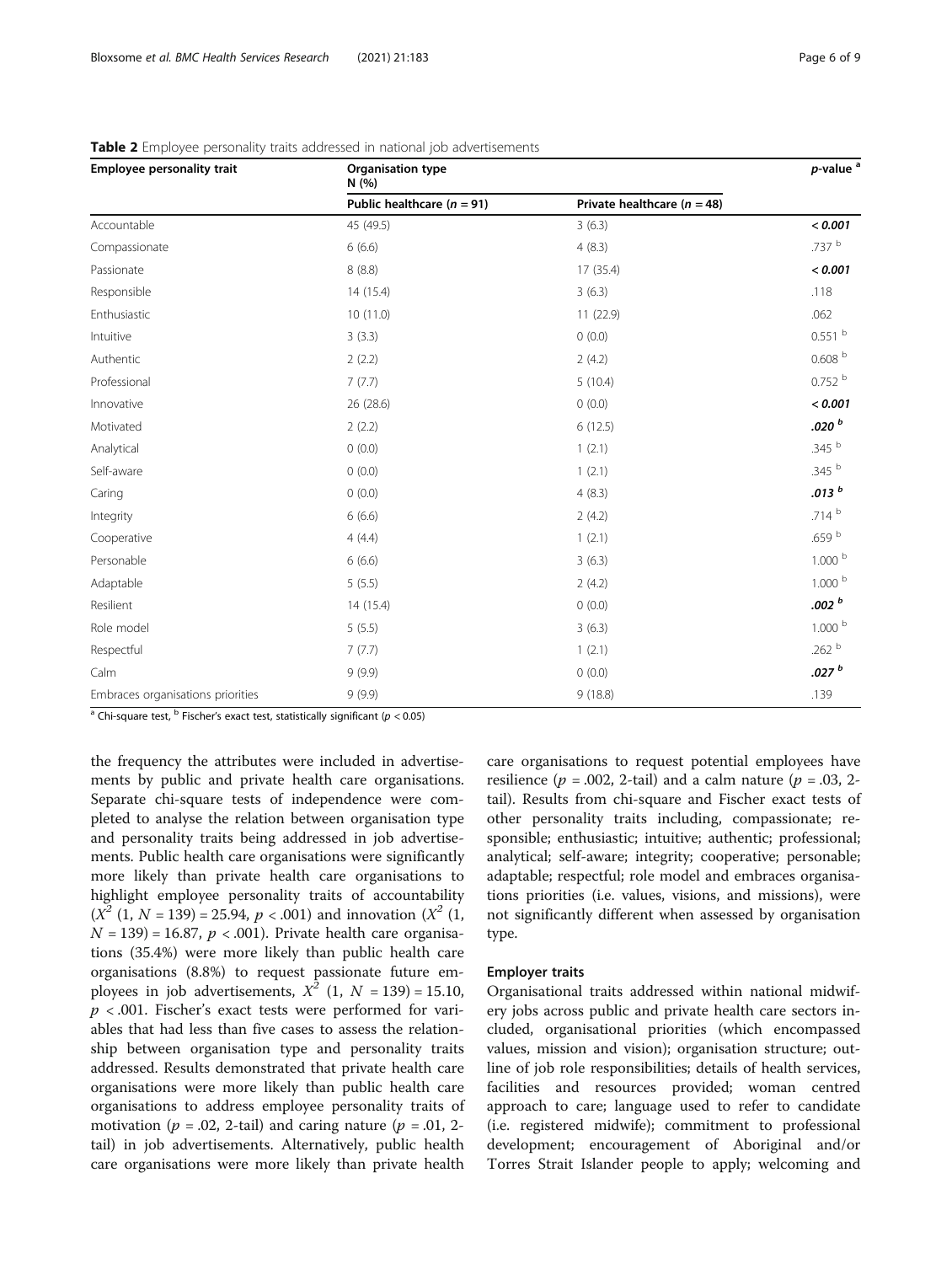supportive environment; challenging environment; access to employee assistance programs, relocation support, benefits and orientations; and identification of line manager title (Table 3). Separate chi-square tests for independence or Fischer exact tests were completed to assess the relation between organisation type and employer traits addressed in job advertisements. Private health care organisations were significantly more likely than public health care organisations to refer to potential employees as "registered midwife" or "midwife"  $(X^2)$  $(1, N = 139) = 7.73, p = .005$ , address access to employee assistance programs  $(X^2 (1, N = 139) = 14.38, p < .001)$ , highlight access to an orientation ( $p < .001$ , 2-tail), and report benefits included within the job role (i.e. entitlements),  $X^2$  (1,  $N = 139$ ) = 11.41,  $p = .001$ . Public health care organisations were significantly more likely than private health care organisations to address organisational structure  $(X^2 (1, N = 139) = 28.59, p < .001)$  and identify the reporting line manager,  $X^2$  (1,  $N = 139$ ) = 3.89,  $p = .049$ . The relationships between organisation type and the remaining variables were not significant.

#### **Discussion**

The findings from this study highlight the visible difference in the job description advertisements between public and private healthcare organisations across Australia for entry level midwives. First, there were key differences in job advertisements in relation to applicant personality traits for public and private health care organisations. Gardner et al. [[11](#page-9-0)] conveys the importance of the prospective employer communicating measures to assess a person's fit between their own personality and the organisation's missions and values, and encouraging the candidate to 'self-select out' before recruitment if the attributes of both do not match. Kristof-Brown et al. [[3\]](#page-9-0) had previously also proposed this measure of values and personality to determine the extent of 'person-job' fit and 'person-organisation' fit. It is evident in the results of our study, however, that organisations characterise 'fit' differently and hence the words used around personality traits differ between public and private health care organisations [\[11](#page-9-0)].

|  |  |  |  |  | Table 3 Employer traits addressed in national midwifery job advertisements |
|--|--|--|--|--|----------------------------------------------------------------------------|
|--|--|--|--|--|----------------------------------------------------------------------------|

| $\overline{\phantom{a}}$<br><b>Employer trait</b>                 | Organisation type<br>N (%)     |                                 |                    |
|-------------------------------------------------------------------|--------------------------------|---------------------------------|--------------------|
|                                                                   | Public healthcare ( $n = 91$ ) | Private healthcare ( $n = 48$ ) |                    |
| Organisational priorities discussed                               | 71 (78.0)                      | 32 (66.7)                       | .146               |
| Organisational structure discussed                                | 39 (42.9)                      | 0(0.0)                          | < .001             |
| Job role outlined                                                 | 80 (87.9)                      | 43 (89.6)                       | .769               |
| Details of health services provided within organisation           | 72 (79.1)                      | 41 (85.4)                       | .365               |
| Details of facilities and resources available within organisation | 29 (31.9)                      | 20(41.7)                        | .250               |
| Candidate referred to as Midwife only                             | 44 (48.4)                      | 35 (72.9)                       | .005               |
| Woman-centred approach                                            | 37 (40.7)                      | 18 (37.5)                       | .717               |
| Commitment to professional development                            | 39 (42.9)                      | 21 (43.8)                       | .920               |
| Aboriginal and Torres Strait Islander people encouraged to apply  | 16 (17.6)                      | 8(16.7)                         | .892               |
| Welcoming/supportive environment                                  | 26 (28.6)                      | 17 (35.4)                       | .406               |
| Challenging environment                                           | 3(3.3)                         | 4(8.3)                          | .197               |
| Employee assistance program                                       | 12 (13.2)                      | 20(41.7)                        | $-.001$            |
| Orientation provided                                              | 0(0.0)                         | 8(16.7)                         | < .001 b           |
| Relocation support                                                | 0(0.0)                         | 2(4.2)                          | 0.118 <sup>b</sup> |
| Benefits                                                          | 39 (42.9)                      | 35 (72.9)                       | .001               |
| Reporting role identified                                         | 36 (39.6)                      | 11(22.9)                        | .049               |
| Role employee reports to                                          |                                |                                 | .487               |
| Nurse only                                                        | 20 (22.0)                      | 7(14.6)                         |                    |
| Midwife only                                                      | 3(3.3)                         | 2(4.2)                          |                    |
| Nurse Midwife                                                     | 10(11.0)                       | 1(2.1)                          |                    |
| Other                                                             | 3(3.3)                         | 1(2.1)                          |                    |
| Not reported                                                      | 55 (60.4)                      | 37(77.1)                        |                    |

<sup>a</sup> Chi-square square, <sup>b</sup> Fischer's exact test, statistically significant ( $p < 0.05$ )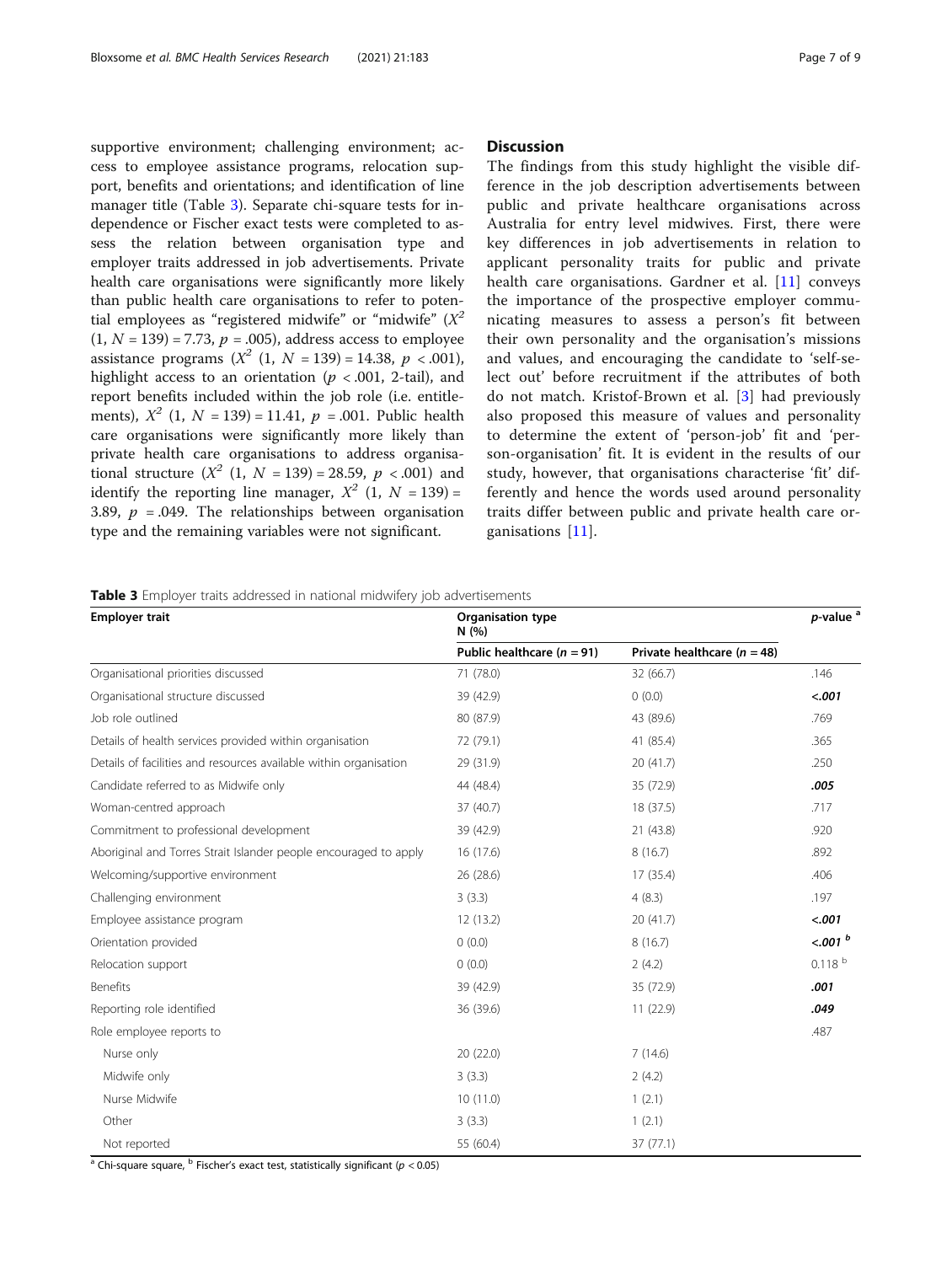Second, public healthcare organisations appeared to address candidates' skills and knowledge while private healthcare organisations tend to focus on staff benefits and describe the extensive support they provide to the new employee, such as access to fitness programs, employee assistance programs and salary packaging. The challenges of practising in a private health care institution as a midwife who values woman-centred care and professional autonomy is reported in a recent study by Bradfield et al. [[12](#page-9-0)], who acknowledged that midwives often struggle with working in an environment of overarching medical dominance but also recognise that midwives enjoy the flexibility and family friendly rostering that these employers tend to offer. Bloxsome et al. [[13](#page-9-0)] similarly identified drivers underlying midwifery workforce retention to include flexibility to enable work life balance, however, these authors also found that working in accordance with one's midwifery philosophy as well as a number of other factors is vital to staying – and thriving - in the profession and in a job. Whether or not the focus by private health services on employee benefits in job advertisements for midwives is tacit recognition of this phenomenon is not known.

Third, several of the job advertisements for midwives analysed for this study made reference to 'nurses' and/or 'nursing' to describe the candidate and/or role duties, and in some a nurse was identified as a midwives' line manager. In addition, applicants for midwife positions in some organisations were required to be dual registered as a 'registered nurse' in the position description statements. In relation to the concept of fit, language is represented in organisational culture and often can be what makes organisations unique  $[11]$  $[11]$ . If an organisation can use the correct language, they are likely to promote common workplace values [\[14\]](#page-9-0). In a Canadian investigation into factors that affect midwifery practice, Behruzi et al. [\[15](#page-9-0)] found it was impacted negatively by other professions because of their lack of interest in midwives as well as differences in philosophy and scope of practice among healthcare professionals. There is no evidence in this regard from Australia, however, these findings are likely to extrapolate this setting. Historically in Australia, midwifery was recognised as a sub-specialty of nursing with standardised professional requirements, and nonnurse midwives were registered as nurses but were only permitted to practice midwifery [\[16](#page-9-0)]. This inconsistency impacted on the ability to project workforce planning and shaped the direction of midwifery across Australia. After much work from stakeholders, consumers and policy makers, midwifery was recognised as an independent separate profession in national health law in 2009; and instituted by the Australian Health Practitioner Regulatory Agency in 2010 [\[17](#page-9-0)]. Midwives have worked extremely hard to overcome this lack of recognition of

their identity and of their role and remit as completely different to those of nurses, however, over a decade since midwifery was acknowledged and conferred as a profession in its own right in law, recruiting organisations continue to refer to midwives as nurses and consider it acceptable that midwives are managed and led by nurses.

Person-job-organisational fit plays a major role in the recruitment of the right midwives to the right organisation. It has the ability to take into account organisational goals and values, as well as the persons characteristics, including personality, values and needs to ensure the correct fit within the organisation.

#### Conclusion

There is, for a range of reasons and like elsewhere in the world, a midwifery workforce retention issue in Australia, and strategies to address the problem are urgently required. This study has highlighted that organisations that employ midwives may be unwittingly contributing to the problem through their inattention to the factors that endear midwives to workplaces in their job advertisements. There is already a rich body of knowledge surrounding the need to address the global midwifery shortage and one such way is to consider greater sensitivity to midwives' priorities at the first point of engagement with potential employees and in relation to the concept of 'fit'.

The phenomenon of person-job-organisational fit has not previously been reported in midwifery, and attention to it would benefit both midwives, who would profit both personally and professionally from an increase in job satisfaction, and employers, whose midwifery workforce retention would be optimised. Future research should focus on exploring experiences of midwives in relation to person-job-organisational fit. Further work to develop employee selection and recruitment processes that are informed by the concept of person-joborganisation fit, is necessary.

#### Acknowledgements

Not applicable.

#### Authors' contributions

DB & SB conceptualised the study, CG completed the grey literature search, all authors (DB, CG, SB) completed data screening and extraction, CG completed analysis, all authors (DB, CG, SB) participated in interpretation of the findings. All authors (DB, CG, SB) read and approved the final manuscript.

#### Funding

Funding for this study is provided by the School of Nursing and Midwifery Research Support Scheme at Edith Cowan University. Edith Cowan University only provided a research assistant to support the completion of the study.

#### Availability of data and materials

The datasets used and/or analysed during the current study are available from the corresponding author on reasonable request.

#### Ethics approval and consent to participate

Not applicable.